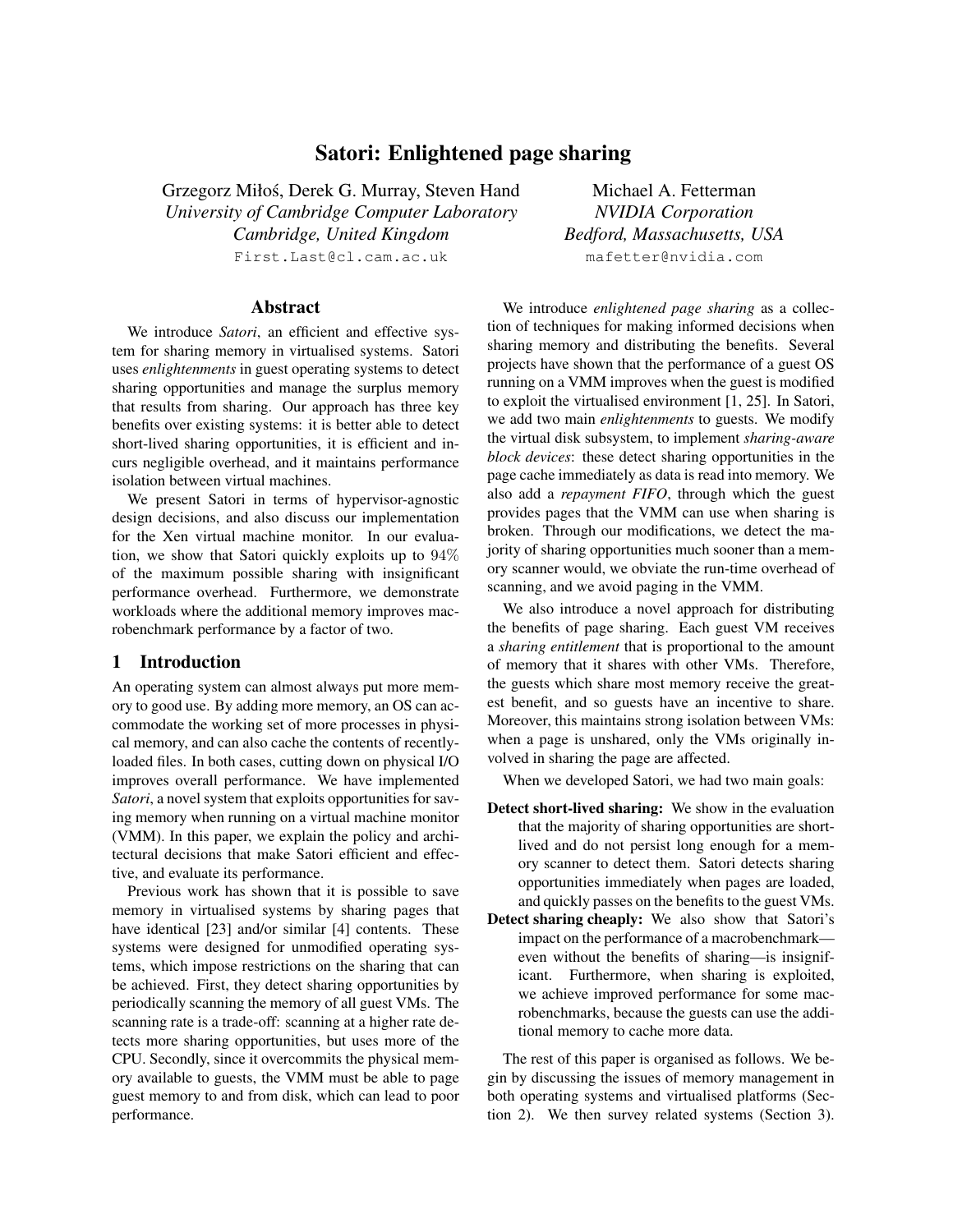We present Satori in two parts: first, we justify the major design decisions that differentiate Satori from other systems (Section 4), then we describe how we implemented a prototype of Satori for the Xen VMM (Section 5). Finally, we perform a thorough evaluation of Satori's performance, including its effectiveness at finding sharing opportunities and its impact on overall performance (Section 6).

## 2 Background

The problem of memory management has a long history in operating systems and virtual machine monitors. In this section, we review common techniques for managing memory as a shared resource  $(\S 2.1)$ . We then describe the relevant issues for page sharing in virtual machine monitors  $(\S 2.2)$ . Finally, we describe how paravirtualisation is used to improve performance in virtualised systems  $(\S$  2.3).

#### 2.1 Virtual memory management

Physical memory is a scarce resource in an operating system. If more memory is available, it can be put to good use, for example by obviating the need to swap pages to disk, or by caching recently-accessed data from secondary storage. Since memory access is several orders of magnitude faster than disk access, storing as much data as possible in memory has a dramatic effect on system performance.

Memory resource management was first formalised for operating systems by Denning in 1968, with the introduction of the *working set model* [3]. The working set of a process at time  $t$  is the set of pages that it has referenced in the interval  $(t - \tau, t)$ . This is a good predictor of what pages should be maintained in memory. Pages can then be allocated to each process so that its working set can fit in memory.

Since it is challenging to calculate the working set and  $\tau$  parameter exactly, an alternative approach is to monitor the *page fault frequency* for each process [16]. If a process causes too many page faults, its allocation of pages is increased; and vice versa. This ensures acceptable progress for all processes.

OS-level approaches are inappropriate for a virtualised system. One of the key benefits of virtualisation is that it provides resource isolation between VMs. If the size of a VM's working set or its page fault rate is allowed to determine its memory allocation, a malicious VM can receive more than its fair share by artificially inflating either measure. Instead, in our approach, we give a static allocation of physical memory to each VM, which provides strong performance isolation [1]. As we describe in § 4.2, our system provides surplus memory to VMs that participate in sharing. Our approach follows previous work on *self-paging*, which required each application to use its own resources (disk, memory and CPU) to deal with its own memory faults [5].

#### 2.2 Memory virtualisation and sharing

A conventional operating system expects to own and manage a range of contiguously-addressed physical memory. Page tables in these systems translate *virtual addresses* into *physical addresses*. Since virtualisation can multiplex several guest operating systems on a single host, not all guests will receive such a range of physical memory. Furthermore, to ensure isolation, the VMM's and guests' memory must be protected from each other, so the VMM must ensure that all updates to the hardware page tables are valid.

Therefore, a virtualised system typically has three classes of address. *Virtual addresses* are the same as in a conventional OS. Each VM has a *pseudo-physical address space*, which is contiguous and starts at address zero. Finally, *machine addresses* refer to the physical location of memory in hardware. A common arrangement is for guests to maintain page tables that translate from virtual to pseudo-physical addresses, and the VMM to maintain separate *shadow page tables* that translate directly from virtual addresses to machine addresses [23]. A more recent approach is to use additional hardware to perform the translation from pseudo-physical addresses to machine addresses [10, 19]. Finally, it is also possible to modify the OS to use machine addresses and communicate with the VMM to update the hardware page tables explicitly [1].

Pseudo-physical addresses provide an additional layer of indirection that makes it possible to share memory between virtual machines. Since, for each VM, there is a pseudo-physical-to-machine (P2M) mapping, it is possible to make several *pseudo-physical frame numbers* (PFNs) map onto a single *machine frame number* (MFN). Therefore, if two VMs each have a page with the same contents, the VMM can update the P2M mapping and the shadow page tables to make those pages use the same machine frame. We discuss how other systems detect duplicates in Section 3, and the Satori approach in Section 4.

If two VMs share a page, an attempt to write to it must cause a page fault. This is achieved by marking the page read-only in the shadow page table. Such a page fault is called a *copy-on-write fault*. When this occurs, the VMM handles the fault by allocating a new frame and making a private copy of the page for the faulting guest. It also updates the P2M mapping and shadow page tables to ensure that the guest now uses the private copy.

A consequence of page sharing is that the memory used by a VM can both dynamically decrease (when a sharing opportunity is exploited) and dynamically increase (when sharing is broken). This presents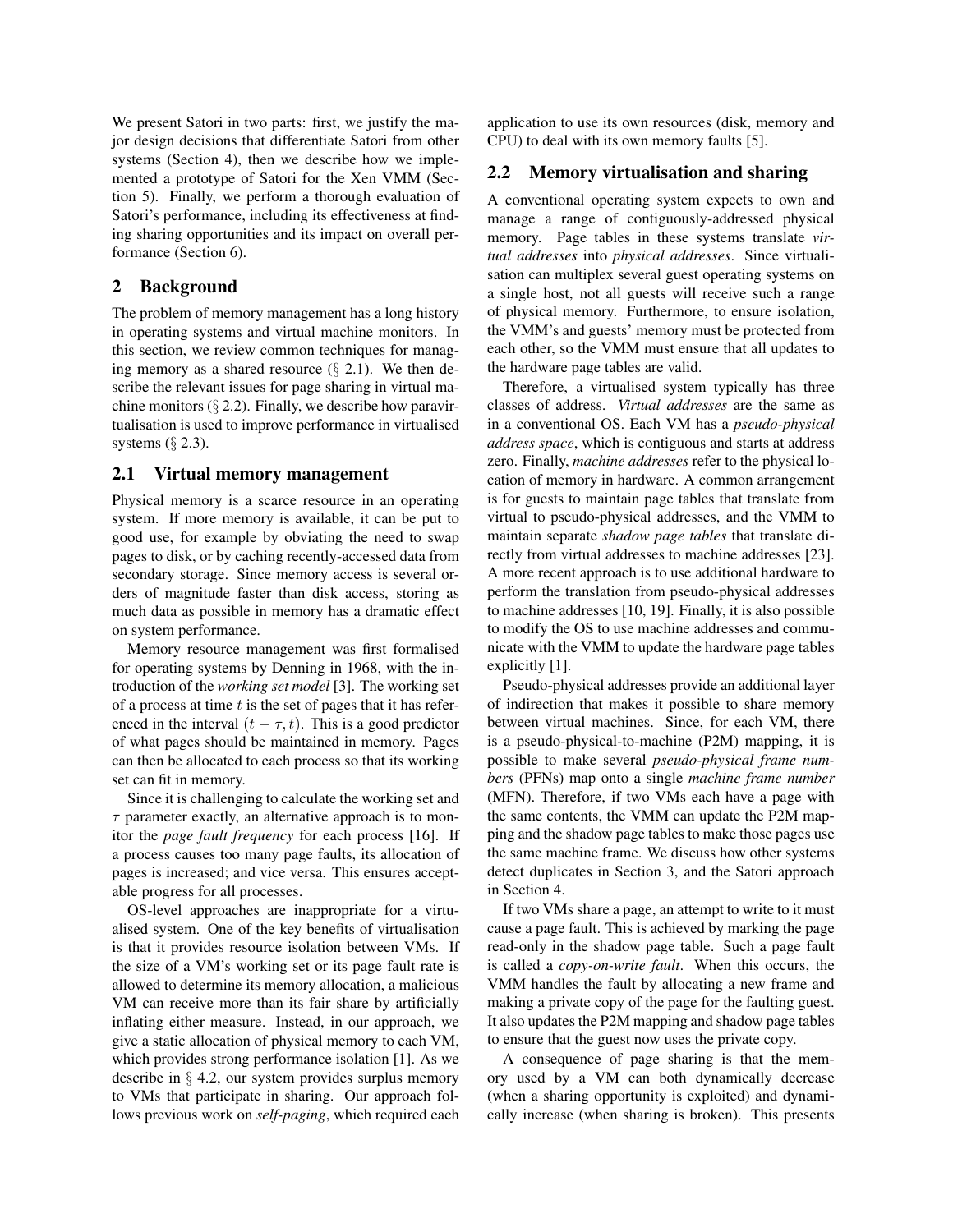a resource allocation problem for the VMM. A conventional operating system does not have fine-grained, high-frequency mechanisms to deal with memory being added or removed at run time (*Memory hotplug* interfaces are unsuitable for frequent, page-granularity addition and removal [13]). Therefore, one option is to use a *balloon driver* in each guest, which pins physical memory within a guest and donates it back to the VMM [1, 23]. The "balloon" can inflate and deflate, which respectively decreases and increases the amount of physical memory available to a given VM.

However, a balloon driver requires cooperation from the guest: an alternative is *host paging*, whereby the VMM performs page replacement on guests' pseudophysical memory [4, 23]. Host paging is expensive, because a VM must be paused while evicted pages are faulted in, and even if the VMM-level and OS-level page replacement policies are perfectly aligned, double paging (where an unused page must be paged in by the VMM when the OS decides to page it out) negatively affects performance. We deliberately avoid using host paging, and use a combination of the balloon driver (see  $\S$  4.2) and volatile pages (see  $\S$  4.3) to vary the memory in each guest dynamically.

*Collaborative memory management* (CMM) attempts to address the issue of double paging [14]. This system was implemented for Linux running on IBM's z/VM hypervisor for the zSeries architecture. In CMM, the guest VM provides hints to the VMM that suggest what pages are being used, and what pages may be evicted with little penalty. In Satori, we use part of this work for a different purpose: instead of using hints to improve a host pager, we use them to specify pages which may be reclaimed when sharing is broken (see  $\S$  5.3).

### 2.3 Enlightenment

Our approach to memory sharing is based on *enlightenments*, which involve making modifications to operating systems in order to achieve the best performance in a virtualised environment; in this paper we use the terms "enlightenment" and "paravirtualisation" interchangeably. Operating systems have been modified to run on VMMs for almost as long as VMMs have existed: the seminal VM/370 operating system employs *handshaking* to allow guests to communicate with the VMM for efficiency reasons [15]. "Paravirtualisation" was coined for the Denali VMM [25], and Xen was the first VMM to run paravirtualised commodity operating systems, such as Linux, BSD and Windows [1]. Xen showed that by paravirtualising the network and block devices, rather than relying on emulated physical hardware, it was possible to achieve near-native I/O speeds.

More extreme paravirtualisation has also been proposed. For example, Pfaff *et al.* designed Ventana as a *virtualisation-aware file system*, to replace virtual block devices as the storage primitive for one or more VMs [12]. This design concentrates on adding functionality to the file system—for example versioning, isolation and encapsulation—and considers sharing from the point of view of files shared between users. It does not specifically address resource management or aim to improve performance. Our approach is orthogonal to Ventana, and similar memory sharing benefits could be achieved with a virtualisation-aware file system. Indeed, using a system like Ventana would probably make it easier to identify candidates for sharing, and improve the overall efficiency of our approach.

Other systems, such as VMware ESX Server [23] and the Difference Engine [4] have a design goal of supporting unmodified guest OSs. In contrast, we have concentrated on paravirtualised guests for two reasons. First, there is an increasing trend towards enlightenments in both Linux and Microsoft Windows operating systems [18, 20]. Secondly, we believe that where there is a compelling performance benefit in using enlightenments, the necessary modifications will filter down into the vanilla releases of these OSs.

## 3 Related Work

Waldspurger described a broad range of memory management techniques employed in the VMware ESX Server hypervisor, including page sharing [23]. In VMware ESX Server, page sharing opportunities are discovered by periodically scanning the physical memory of each guest VM, and recording fingerprints of each page. When the scanner observes a repeated fingerprint, it compares the contents of the relevant two pages, and shares them if they are identical. In the same work, Waldspurger introduced the balloon driver that is used to alter guest memory allocations. However, since VMware ESX Server is designed to run unmodified guest operating systems, it must also support host paging. In Satori, we avoid host paging because of its negative performance impact (see  $\S$  2.2), and avoid memory scanning because it does not detect short-lived sharing opportunities (see  $\S$  4.1).

A contemporary research project has added page sharing to the Xen Virtual Machine Monitor. Vrable *et al.* began this effort with Potemkin [22], which uses *flash cloning* and *delta virtualization* to enable a large number of mostly-identical VMs on the same host. Flash cloning creates a new VM by copying an existing reference VM image, while delta virtualization provides copy-on-write sharing of memory between the original image and the new VM. Kloster *et al.* later extended this work with a memory scanner, similar to that found in VMware ESX Server [7]. Finally, Gupta *et al.* implemented the Difference Engine, which uses patching and compression to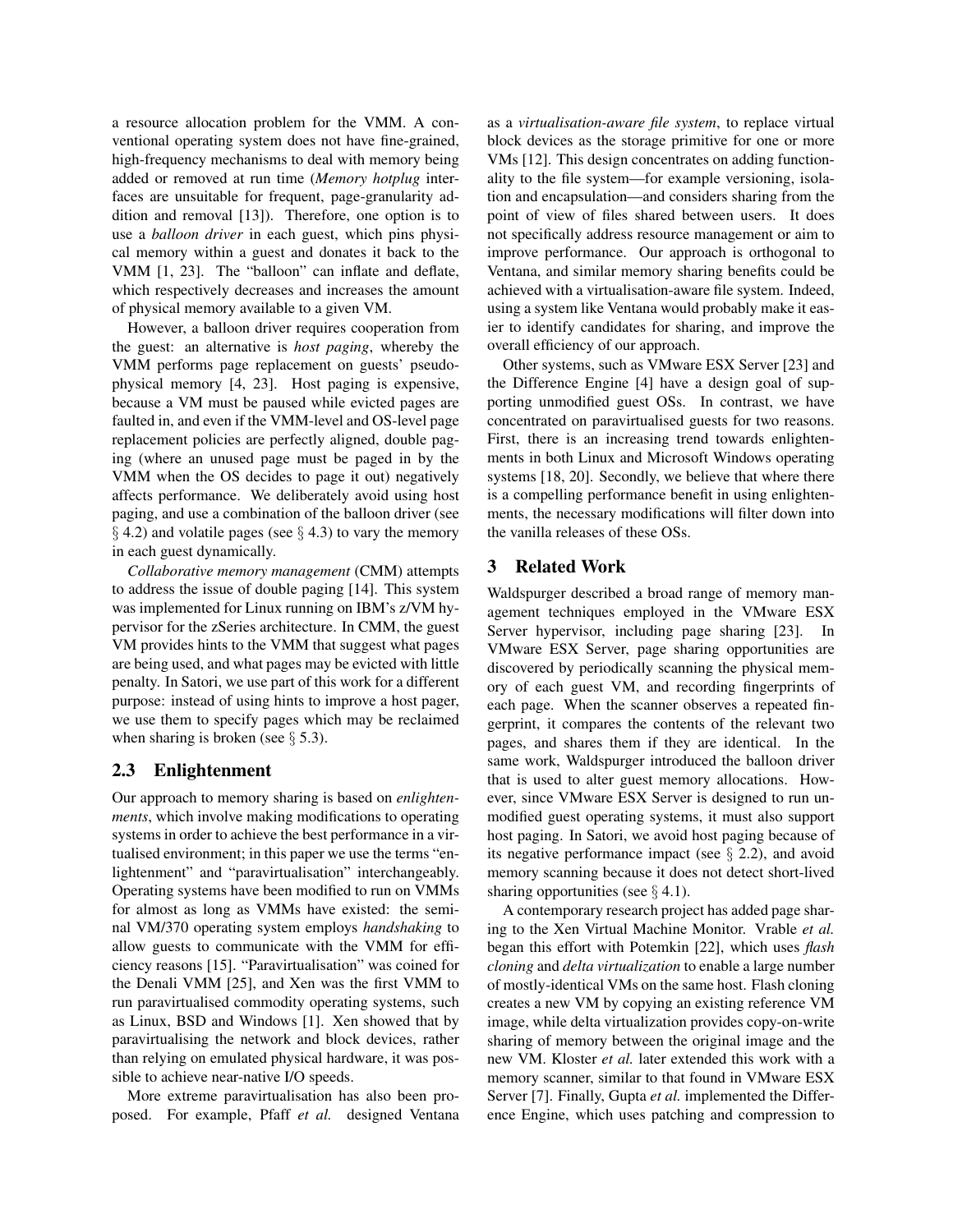

Figure 1: Sharing cycle

achieve greater memory savings than sharing alone. We have implemented Satori on Xen in a parallel effort, but we use guest OS enlightenments to reduce the cost of duplicate detection and memory balancing.

The Disco VMM includes some work on *transparent page sharing* [2]. In Disco, reading from a special *copy-on-write disk* involves checking to see if the same block is already present in main memory and, if so, creating a shared mapping to the existing page. We apply a similar policy for duplicate detection, as described in § 4.1. However, we also implement content-based sharing for disk I/O  $(\S$  5.2), so it is not necessary to use copyon-write disks, and furthermore we can exploit identical blocks within the same disk.

### 4 Design decisions

In this section, we present the major design decisions that differentiate Satori from previous work on page sharing [23, 4]. Figure 1 shows the life-cycle of a page that participates in sharing. This diagram raises three key questions, which we address in this section:

- How are duplicates detected? We use *sharing-aware block devices* as a low-overhead mechanism for detecting duplicate pages. Since a large amount of sharing originates within the page cache, we monitor data as it enters the cache  $(\S 4.1)$ .
- How are memory savings distributed? When  $n$  identical pages are discovered, these can be represented by a single physical page, and  $n-1$  pages are saved. We distribute these savings to guest VMs in proportion with their contribution towards sharing  $(§ 4.2)$ .
- What if sharing is broken? Shared pages are necessarily read-only. When a guest VM attempts to write to a shared page, the hypervisor makes a writable private copy of the page for the guest. We require that the guest itself provides a list of *volatile* pages that may be used to provide the necessary memory for private copies. In addition, we obviate the need for copying in certain cases  $(\S 4.3)$ .

We have taken care to ensure that our answers to the above questions are hypervisor-agnostic and may be implemented together or individually. Although our prototype uses the Xen VMM (see Section 5), these techniques should also be useful for developers of other hypervisors. In particular, our duplicate detection and savings distribution policies could be implemented without modifying core OS components in the guest VMs. However, by enlightening the guest OS, it is possible to achieve better performance, and we contend that our techniques are best implemented as a whole.

## 4.1 How are duplicates detected?

In order to exploit page sharing, it is necessary to detect duplicate pages. As described in  $\S 2.2$ , the most common approach to this problem is to scan the memory of all guest VMs periodically, and build up a list of page fingerprints that can be used to compare page contents. In this subsection, we propose *sharing-aware block devices* as a more efficient alternative. We discuss the problems with the scanning-based approach, and explain why the block interface is an appropriate point at which to detect potential sharing.

As we show in  $\S$  6.1, many sharing opportunities are short-lived, and yet these provide a large amount of overall sharing when taken as a whole. In principle, the memory scanning algorithm is exhaustive and all duplicates will eventually be found. However, in practise the rate of scanning has to be capped: in the extreme case, each memory write would trigger fingerprint recomputation. For example in VMware ESX Server the default memory scan frequency is set to once an hour, with a maximum of six times per hour [21]. Therefore, the theoretical mean *duplicate discovery time* for the default setting is 40min, which means that short-lived sharing opportunities will be missed. (We note that there are at least three relevant configuration options: the scan period, scan throughput (in MB per second per GHz of CPU), and maximum scan rate (in pages per second). In our evaluation  $(\S$  6.1), the "aggressive" settings for VMware use the maximum for all three of these parameters.)

When an operating system loads data from disk, it is stored in the page cache, and other researchers have noted that between 63.8% and 93.0% of shareable pages between VMs are part of the page cache [8]. For example, VMs based on the same operating system will load identical program binaries, configuration files and data files. (In these systems, the kernel text will also be identical, but this is loaded by Xen domain builder (bootloader), and does not appear in the page cache. Though we do not implement it here, we could modify the Xen domain builder to provide sharing hints.)

The efficacy of sharing-aware block devices relies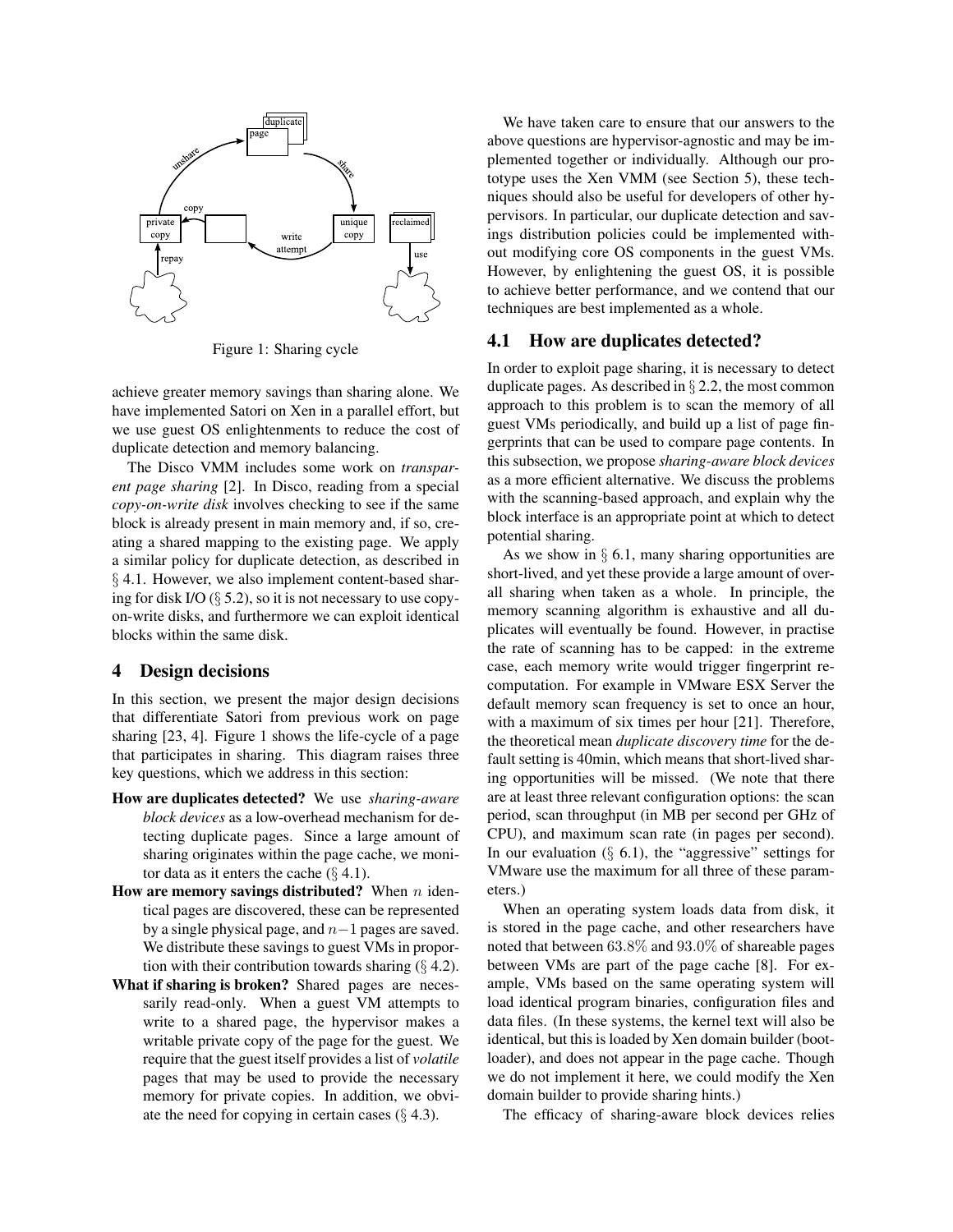on the observation that, for the purpose of detecting duplicates, a good image of the page cache contents can be built up by observing the content of disk reads. While this approach does not capture any subsequent inmemory writes, we do not expect the sharing potential of dirty pages to be high. Since a VMM uses virtual devices to represent block devices, we have a convenient place to intercept block reads. We describe our implementation of sharing-aware block devices in § 5.2.

The situation improves further if several guests share a common base image for their block device. When deploying a virtualised system, it is common to use a single *substrate* disk for several VMs, and store VMprivate modifications in a copy-on-write overlay file. If a guest reads a block from the read-only substrate disk, the block number is sufficient to identify it uniquely, and there is no need to inspect its contents. This scheme has the additional advantage that some reads can be satisfied without accessing the underlying physical device.

Previous work on page sharing emphasises zero pages as a large source of page duplicates. Clearly, these pages would not be found by block-device interposition. However, we take a critical view of zero-page sharing. An abundance of zero pages is often indicative of low memory utilisation, especially in operating systems which implement a scrubber. We believe that free page sharing is usually counterproductive, because it gives a false sense of memory availability. Consider the example of a lightly loaded VM, in which 50% of pages are zero pages. If these pages are reclaimed and used to run another VM, the original VM will effectively run with 50% of its initial allocation. If this is insufficient to handle subsequent memory demands, the second VM will have to relinquish its resources. We believe that free memory balancing should be explicit: a guest with low memory utilisation should have its allocation decreased. Several systems that perform this resource management automatically have been proposed [26].

#### 4.2 How are memory savings distributed?

The objective of any memory sharing mechanism is to reuse the reclaimed pages in order to pay for the cost of running the sharing machinery. A common approach is to add the extra memory to a global pool, which can be used to create additional VMs [4]. However, we believe that only the VMs that participate in sharing should reap the benefits of additional memory. This creates an incentive for VMs to share memory, and prevents malicious VMs from negatively affecting the performance of other VMs on the same host. Therefore, Satori distributes reclaimed memory in proportion to the amount of memory that each VM shares.

When Satori identifies  $n$  duplicates of the same page, it will reclaim  $n - 1$  redundant copies. In the common



Figure 2: Sharing entitlement calculation

case of  $n = 2$ , our policy awards each of the contributing VMs with an entitlement of 0.5 pages—or, more generally,  $\frac{n-1}{n}$  pages—for *each* shared page (Figure 2). For each page of physical memory, p, we define  $n(p) \in \mathbb{N}$  as the *sharing rank* of that page. For VM i, which uses the set of pages  $M(i)$ , the total *sharing entitlement*,  $s(i)$ , is calculated as follows:

$$
s(i) = \sum_{p \in M(i)} \frac{n(p) - 1}{n(p)}
$$

Satori interrogates the sharing entitlements for each VM every second, and makes the appropriate amount of memory available to the VMs.

The sharing rank of a particular page will not necessarily remain constant through the lifetime of the sharing, since additional duplicates may be found, and existing duplicates may be removed. Therefore, the sharing entitlement arising from that page may change. Consider what happens when a new duplicate is discovered for an already n-way shared page. The VM that provided the new duplicate will receive an entitlement of  $\frac{n}{n+1}$  pages, and the owners of the existing  $n$  duplicates will see their entitlement increase by  $\frac{n}{n+1} - \frac{n-1}{n} = \frac{1}{n(n+1)}$  for each copy they own. Similarly, the entitlements must be adjusted when a shared page departs.

In Satori, guests claim their sharing entitlement using *memory balloons* [23]. When the entitlement increases, the balloon deflates and releases additional pages to the guest kernel. In our implementation we set up the guests to always claim memory as soon as it becomes available. However, guests can elect to use more complex policies. For example a guest may refrain from using its entitlement if it experiences low memory demand, or expects its shared pages to be short-lived. We have explicitly avoided using host paging to deal with fluctuating memory allocations. As a result, our implementation is simpler, and we have avoided the well-known problems associated with host paging. However, without host paging, we have to guarantee that the hypervisor can recover memory from the guests when it needs to create private copies of previously-shared pages. In the next subsection, we introduce the *repayment FIFO*, which addresses this issue.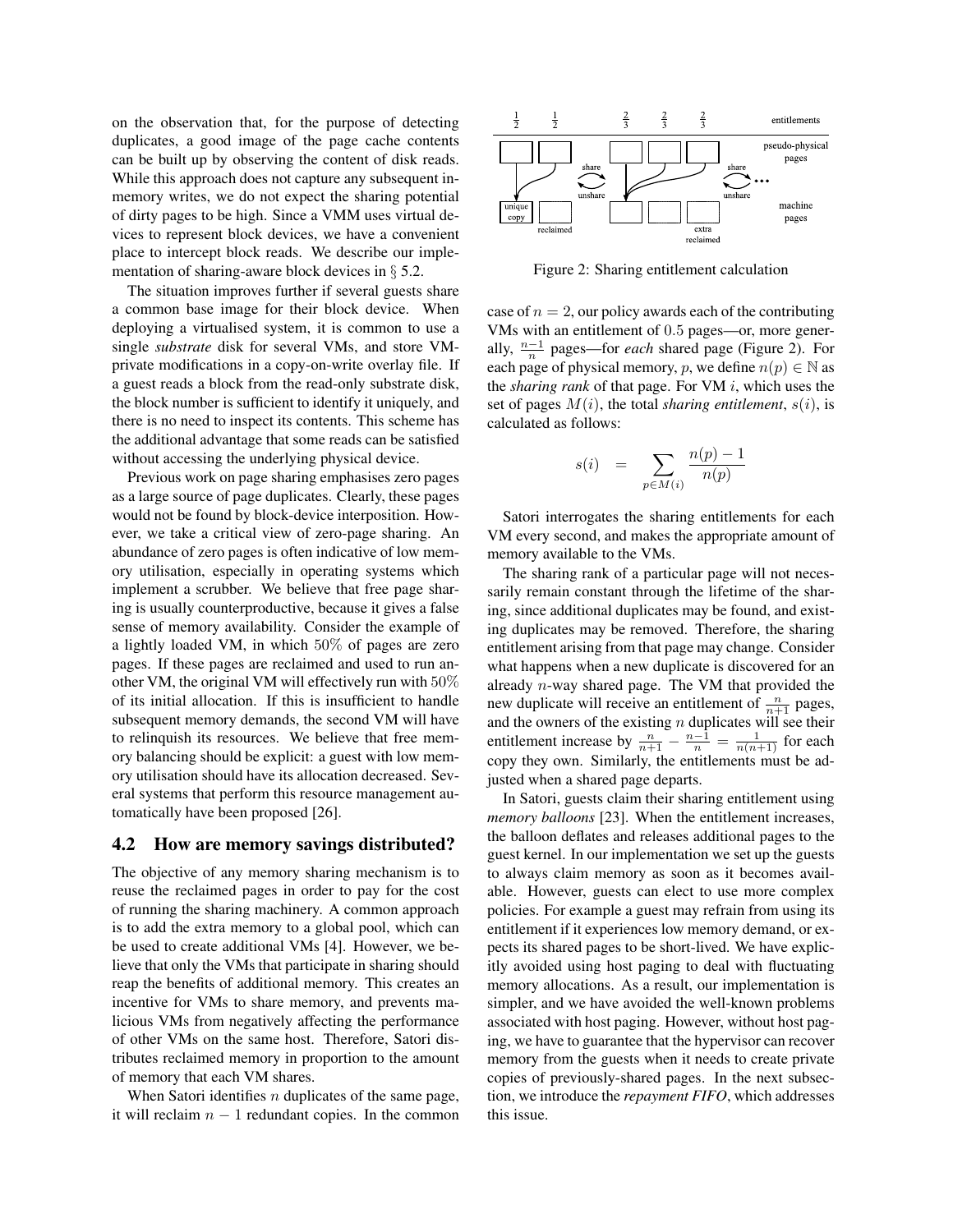# 4.3 What if sharing is broken?

If two or more VMs share the same copy of a page, and one VM attempts to write to it, the VMM makes a private copy of the page. Where does the VMM get memory for this copy?

Satori obtains this memory from a guest-maintained *repayment FIFO*, which contains a list of pages the guest is willing to give up *without* prior notification. The size of a VM's repayment FIFO must be greater than or equal to its sharing entitlement. Our approach has three major advantages: (a) the hypervisor can obtain pages quickly, as there is no synchronous involvement with the guest, (b) there is no need for host paging, and (c) there is no risk that guest will be unable to relinquish resources due to double copy-on-write faults (i.e. a fault in the copyon-write fault handler).

Pages in the repayment FIFO must not contain any irreplaceable information, because the guest will not have a chance to save their contents before the hypervisor reclaims them. Memory management subsystems already maintain book-keeping information about each page, which makes it possible to nominate such *volatile pages* without invasive changes.

In Satori the hypervisor uses sharing entitlements to determine the VM from which to reclaim memory. It does so by inspecting how much memory each VM drew from the sharing mechanism, in comparison to its current sharing entitlement. Since the sum of sharing entitlements is guaranteed to be smaller or equal to the number of removed duplicate pages, there will always be at least one VM with a negative memory balance (i.e. the VM drew more than its entitlement). Note that only the VMs which are involved in the broken sharing will be affected. This is essential to maintain performance isolation, as a malicious VM will be unable to affect any VMs with which it does not share memory.

A special case of broken sharing is when a page is reallocated for another purpose. For example, a guest may decide to evict a shared page from the page cache, scrub its content and reallocate it. In a copy-on-write system, the scrubber would cause a page fault when it begins to scrub the page, and the VMM would wastefully copy the old contents to produce a private version of the page. We use a scheme called *no-copy-on-write*, which informs the VMM that a page is being reallocated, and instead allocates a zero page (from a pre-scrubbed pool) for the private version.

To the best of our knowledge, Satori is the first system to address a covert channel created by memory sharing. An attacker can infer the contents of a page in another guest, by inducing sharing with that page and measuring the amount of time it takes to complete a write. (If a page has been shared, the processing of a copy-on-write fault will measurably increase the write latency.) For example, we might want to protect the identity of server processes running in a guest, because security vulnerabilities might later be found in them. We allow guests to protect sensitive data by specifying which pages should never be shared. Any attempts to share with these pages will be ignored by the hypervisor.

### 5 Implementation

We implemented Satori for Xen version 3.1 and Linux version 2.6.18 in 11551 lines of code (5351 in the Xen hypervisor, 3894 in the Xen tools and 2306 in Linux). We chose Xen because it has extensive support for paravirtualised guests [1]. In this section, we describe how we implemented the design decisions from Section 4.

Our changes can be broken down into three main categories. We first modified the Xen hypervisor, in order to add support for sharing pages between VMs (§ 5.1). Next, we added support for sharing-aware block devices to the Xen control tools  $(\S$  5.2). Finally, we enlightened the guest operating system, so that it can take advantage of additional memory and repay that memory when necessary  $(\S 5.3)$ .

## 5.1 Hypervisor modifications

The majority of our changes were contained in the hypervisor. First of all, the upstream version of Xen does not support transparent page sharing between VMs, so it was necessary to modify the memory management subsystem. Once this support was in place, we added a hypercall interface that the control tools use to inform the hypervisor that pages may potentially be shared. Finally, we modified the page fault handler to deal with instances of broken sharing.

In  $\S$  2.2, we explained that each VM has a contiguous, zero-based pseudo-physical address space, and a P2M mapping for converting pseudo-physical addresses to machine addresses. To support transparent page sharing, it is necessary to allow multiple pseudo-physical pages to map to a single frame of machine memory. Furthermore, the machine frame that backs a given pseudophysical page may change due to sharing. Therefore, it is simplest to use shadow page tables in the guest VMs. However, regular paravirtualised guests in Xen do not use shadow page tables, so we ported this feature from the code which supports fully-virtualised guests. In addition, we had to modify the reference counting mechanism used in Xen to keep track of page owners. In Xen each page has a single owner, so we added a synthetic "sharing domain" which owns all shared pages.

As described in  $\S$  5.3, we maintain information about the state of each (pseudo-)physical page in each guest. Both the guest and the hypervisor may update this information, so it is held in a structure that is shared between the hypervisor and the guest. The hypervisor uses this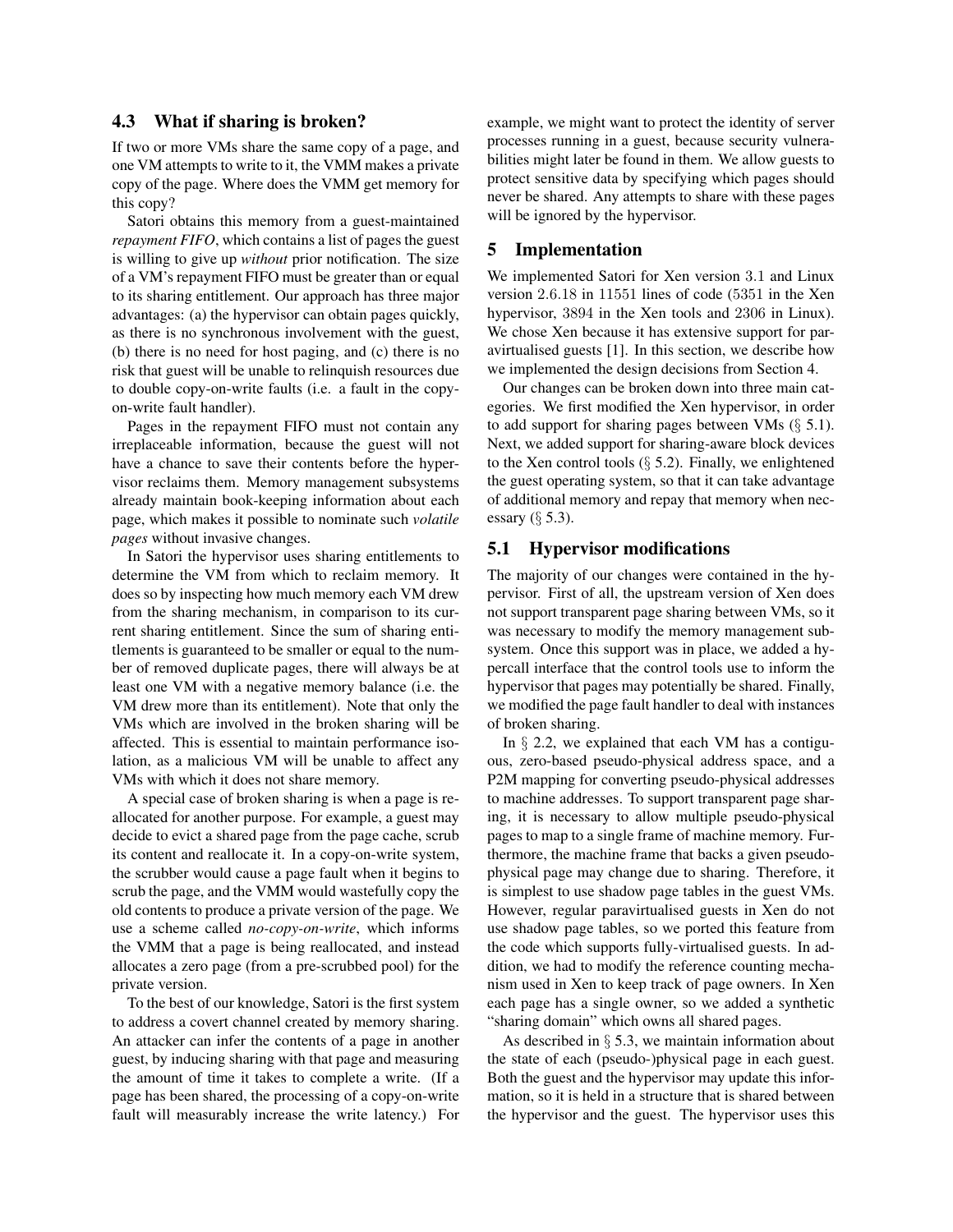structure to select which page should be used to satisfy a copy-on-write fault (either a page from the repayment FIFO, or, in the no-copy-on-write case, a zero-page).

We export the sharing functionality to the guest through the hypercall interface. We add three new hypercalls, named share mfns, mark ro and get\_ro\_ref.

The share mfns hypercall takes two machine frame numbers (MFNs)—a source MFN and a client MFN—and informs the hypervisor that all pseudophysical pages backed by the client frame should now use the source frame. The hypercall works as follows:

- 1. Mark the source and client frame as read-only, if they are not already.
- 2. Compare the contents of the source and client frame. If they are not equal, return an error.
- 3. Remove all mappings to the client MFN from the shadow page tables.
- 4. Update the relevant P2M mappings to indicate that the source frame should be used in place of the client frame.
- 5. Free the client frame for use by the guest VMs.

Note that this hypercall is not guaranteed to succeed. For example, after the duplicate detector notices that two pages are the same, but before they are marked read only, a guest might change the contents of one of the pages. Therefore, the hypercall may fail, but there is no risk that the contents of memory will be incorrect: the source and client frame will continue to be used as before.

For copy-on-write disks, we want to make an early decision about whether or not physical I/O will be required. Therefore, we use the mark\_ro hypercall to enforce read-only status on all pages that are read from the read-only substrate. (Technically, we make a page readonly by treating it as 1-way shared; if the guest writes to it, the sharing is simply broken by marking the page as writable and changing the owner to the guest.) The complementary get roref hypercall ensures that the contents of the frame have not been changed (i.e. that the MFN is still read-only), and increments the sharing reference count to prevent it from being discarded. We describe the copy-on-write disk support in § 5.2.

The final hypervisor component required for page sharing is a modified page fault handler. We added two new types of page fault, which Xen must handle differently. The first is a straightforward *copy-on-write fault*, which is triggered when a guest attempts to write to a shared page. In this case, the handler recalculates the sharing entitlements for the affected guests, and reclaims a page from one of the guests that now has claimed more memory than its entitlement. The handler removes this page from the appropriate guest's repayment FIFO and copies in the contents of the faulting page. We also add a *discard fault*, which arises when a guest attempts to access a previously-volatile page that the VMM has reclaimed. If so, the handler injects this fault into the guest, as described in § 5.3.

### 5.2 Sharing-aware block devices

We implemented duplicate detection using *sharingaware block devices*. Xen provides a high-performance, flexible interface for block I/O using *split devices*. The guest contains a *front-end driver*, which presents itself to the guest OS as a regular block device, while the control VM hosts a corresponding *back-end driver*. Previous work has shown how the back-end is a suitable interposition point for various applications [24], in particular for creating a distributed storage system [9]. We use the existing *block-tap* architecture to add duplicate detection.

The key steps in a block-tap read request are as follows:

- 1. The front-end (in the guest) issues a read request to the back-end through the inter-VM *device channel*, by providing a block number and an I/O buffer.
- 2. The back-end maps the I/O buffer into a user-space control tool, called tapdisk.
- 3. tapdisk performs device-specific processing for the given block number, and returns control to the back-end driver.
- 4. The back-end unmaps the I/O buffer and notifies the front-end of completion.

Since tapdisk is implemented as a user-space process and provides access to I/O data, it is simple to add custom block-handling code at this point. Satori modifies the tapdisk read path in order to record information about what data is loaded into which locations in the guests' memory. We developed two versions of duplicate detection: content-based sharing, and copy-onwrite disk sharing.

For content-based sharing, we hash the contents of each block as it is read from disk. We use the hash as the key in a hashtable, which stores mappings from hash values to machine frame numbers (MFNs). First, we look for a match in this table, and, if this is successful, the resulting MFN is a candidate for sharing with the I/O buffer. Note that the MFN is merely a hint: the contents of that frame could have changed, but since we have already loaded the data into the I/O buffer, it is acceptable for the sharing attempt to fail. If the hash is not present in the hashtable, we invalidate any previous entry that maps to the I/O buffer's MFN, and store the new hash-to-MFN mapping.

For copy-on-write disk sharing, the process is slightly different (see Figure 3). The first time a block is read from the substrate disk, Satori invokes the mark\_ro hypercall on that page, and stores a mapping from the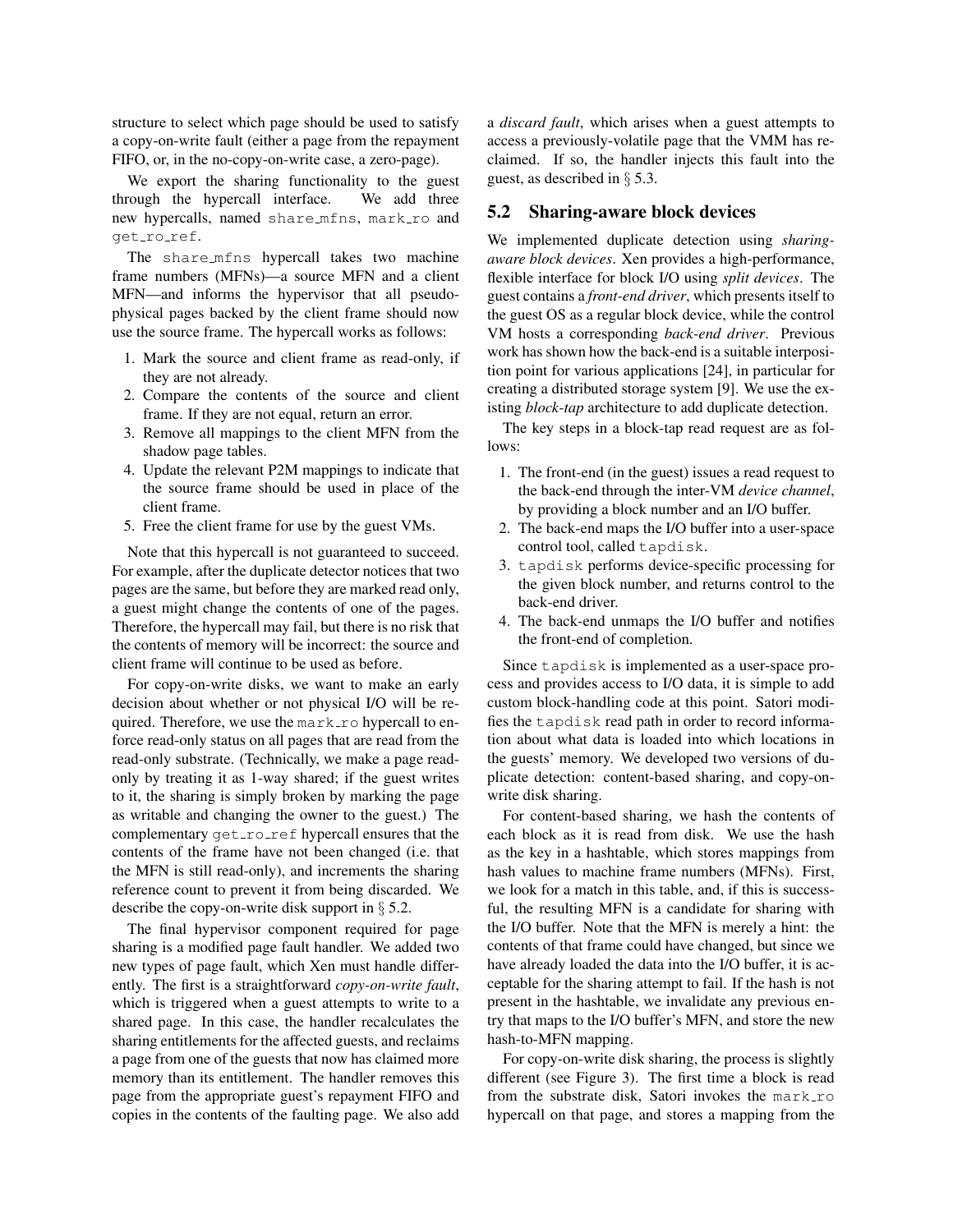

Figure 3: mark\_ro and get\_ro\_ref usage for copyon-write disks.

*block number* to the I/O buffer MFN. (If the guest subsequently writes to the page before it is shared, the read-only status is removed.) On subsequent reads, Satori consults the block number-to-MFN mapping to see if the block is already cached in memory. If it is, Satori invokes the  $qet\_ro\_ref$  hypercall on the MFN, which, if it succeeds, ensures that the subsequent call to share mfns will be successful. If the block number is not found in the mapping table or if  $qet\_ro\_ref$  fails, Satori must request physical disk I/O to read the appropriate block. At this point, a second look-up could be used to detect content-based sharing opportunities.

The Xen architecture places each virtual block device in a separate tapdisk process, to simplify management and improve fault isolation. However, we need to share information between devices, so it was necessary to add a single additional process, called  $spectr1$ (Shared Page Cache ConTRoLler), which hosts the mappings between content hashes or block numbers, and MFNs. The tapdisk processes communicate with spcctrl using pipes, and our current implementation of spcctrl is single-threaded.

#### 5.3 Guest enlightenments

In Satori, we have used enlightenments to obtain OSlevel information about guest pages. These extend the existing paravirtualised Linux guests, which Xen already supports [1].

For Satori, the most important enlightenment is adding the repayment FIFO to the guest kernel. Recall that the repayment FIFO is a list of *volatile pages*, i.e. physical pages that the operating system is willing to relinquish at any time (in particular, when sharing is broken and a new frame is needed for a private copy). Since the guest must relinquish these pages without warning, it is essential that their contents can be reconstructed from another source. Hence an obvious source of volatile pages is the set of clean pages in the page cache. We paravirtualised the Linux page cache to provide *page hints* about volatile pages.

We based our implementation of volatile pages on earlier work on Collaborative Memory Management (CMM) [14]. CMM is, in essence, a memory controller which relies on page states (especially page volatility) to dynamically adjust the available (machine) memory for each guest. CMM is implemented for the IBM zSeries z/VM hypervisor, but the majority of the code is architecture-independent, as it deals with page-state transitions in the Linux page and swap caches. We built on CMM's page hinting by adding support for the x86 architecture and the Xen hypervisor.

The major difference between x86 and zSeries (s390) in the context of volatile pages is the handling of dirtying. The x86 architecture maintains dirty bits for virtual pages in the PTE, whereas the s390 architecture maintains a dirty bit for each machine page. Since a given page can only become volatile if it is not dirty, we implemented a machine-page-level dirty bit in software for the x86 architecture. Our approach is more conservative than is strictly necessary, because we consider the existence of any writable mapping to dirty the page, even if there was no actual write.

Satori uses a shared structure between Xen and each guest to store and modify page states (as discussed in § 5.1). The page states read from this structure are used in the guest page fault handler to distinguish between "regular" and *discard* faults. On a discard fault, Linux uses reverse mappings to remove all references to the discarded page, effectively removing the page from its respective cache (page or swap).

We also use the instrumentation in the page allocator, already present in order to drive page state transitions, to support the no-copy-on-write policy. Whenever a page is reallocated, we update the shared page state structure to reflect this. On a write fault to a shared page, Xen checks to see whether the page has been reallocated, and, if so, provides a page from its zero page cache.

In addition, we have added support to guests for specifying that some pages must not be shared (to avoid the secret-stealing attack described in § 4.3). At present, we allow the guest to specify that a set of pseudophysical pages must never be shared (i.e. all calls to share\_mfns or qet\_ro\_ref will fail).

## 6 Evaluation

To characterise Satori's performance, we have conducted an evaluation in three parts. First, we have profiled the opportunities for page sharing under different workloads  $(\S$  6.1). In contrast with previous work, we specifically consider the *duration* of each sharing opportunity, as this is crucial to the utility of page sharing. We then measure the effectiveness of Satori, and show that it is capable of quickly detecting a large amount of sharing  $(\S$  6.2). Finally, we measure the effect that Satori has on performance, in terms of the benefit when sharing is enabled, and the overhead on I/O operations  $(\S$  6.3).

For our tests we used two Dell PowerEdge 1425 servers each equipped with two 2.8 GHz Xeon CPUs, 2.5 GB of RAM and an 80 GB Seagate SATA disk. VMs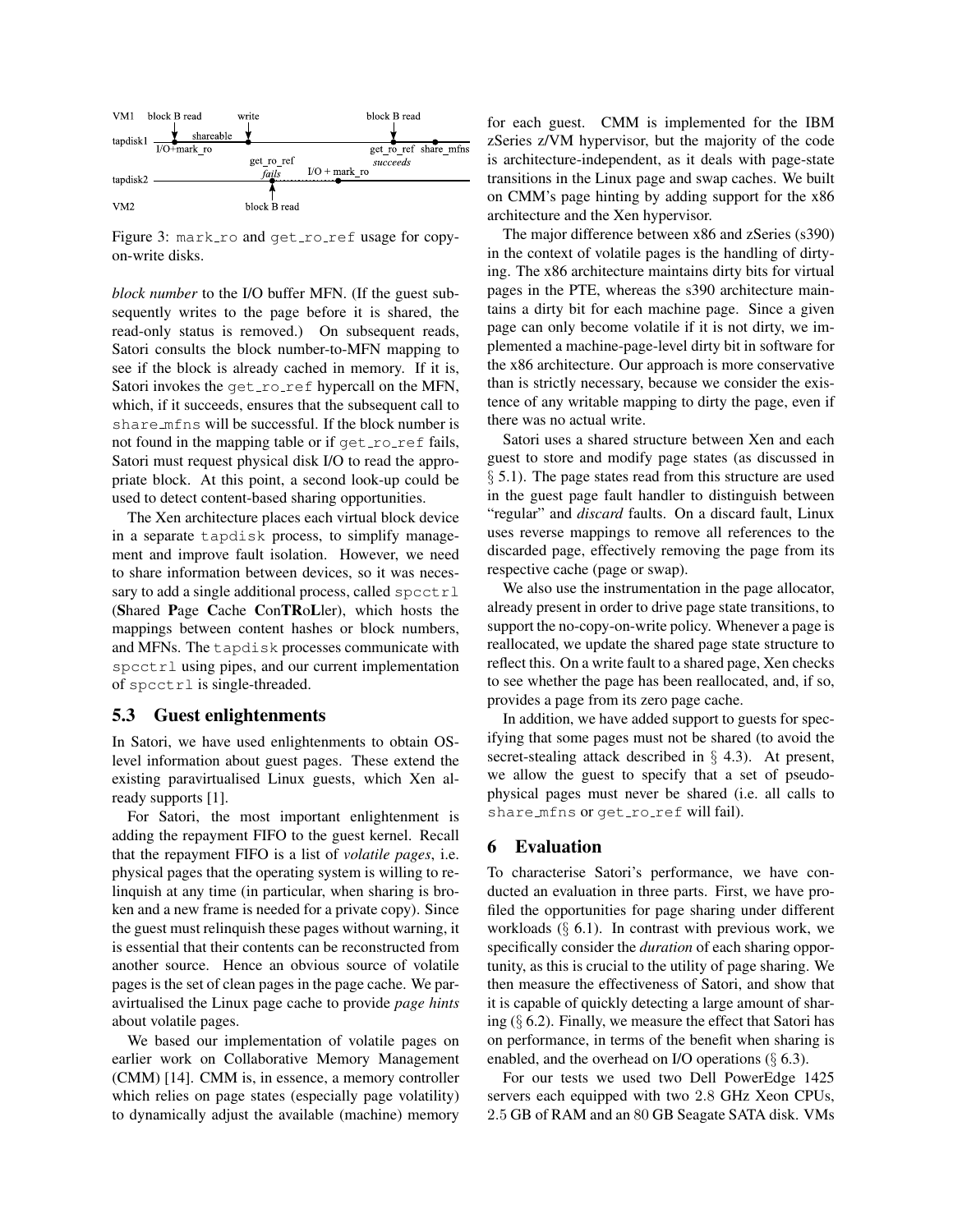| Rank           | Pages saved | Percentage saving |
|----------------|-------------|-------------------|
| $\overline{2}$ | 1565421     | 79.7%             |
| 3              | 137712      | 7.01%             |
| 4              | 59790       | $3.04\%$          |
| 5              | 18760       | $0.96\%$          |
| 6              | 24850       | 1.27%             |
| 8              | 10059       | 0.51%             |
| 10             | 10467       | $0.53\%$          |
| 14             | 10218       | 0.52%             |
| others         | 126865      | $6.46\%$          |

Table 1: Breakdown of sharing opportunities by rank (excluding zero-pages).

ran Ubuntu Linux 8.04 in all cases, except for two experiments, for which we state the OS version explicitly.

In the following subsections, we make repeated reference to several workloads, which we abbreviate as follows:

- KBUILD-256 Vanilla Linux 2.6.24 kernel build with 256 MB of physical memory.
- KBUILD-512 As KBUILD-256, with 512 MB.
	- HTTPERF httperf benchmark [6] run against Apache web-server with 512 MB of memory, serving randomly generated static webpages.
		- RUBIS RUBiS web auction application with 512 MB, serving requests generated by the default client workload generator [11].

## 6.1 Sharing opportunities

The major difference between Satori and contemporary page sharing schemes is that it can share many identical pages as soon as they are populated. In this subsection, we show that a substantial proportion of sharing is short-lived. Therefore, Satori is much more likely to exploit this sharing than schemes that rely on periodically *scanning* physical memory, looking for identical page contents [23, 4].

To analyse the sharing opportunities, we ran each of the KBUILD-256, KBUILD-512, HTTPERF and RUBIS workloads in two virtual machines for 30 minutes, and took a memory dump every 30 seconds.

Table 1 shows the number of pages that can be freed using page sharing, for each rank. (In a sharing of rank  $n, n$  identical pages map to a single physical page.) The figures are an aggregate, based on the total of 60 memory dumps sampled from pairs of VMs running the KBUILD-512, HTTPERF and RUBIS workloads. Note that most sharing opportunities have rank 2: i.e. two identical pages exist and can be combined into a single physical page.

| Operation  | Count  | Total (ms) | Avg $(\mu s)$ |  |  |
|------------|--------|------------|---------------|--|--|
| mark_ro    | 127479 | 5634       | 44.1          |  |  |
| share_mfns | 61905  | 474        | 7.7           |  |  |
| get_ro_ref | 69124  | 64         | 0 9           |  |  |
| Total      | 258508 | 6172       |               |  |  |

Table 2: Breakdown of Satori hypercalls during HTTPERF workload

Figure 4 compares the number of *unique* shared pages during the KBUILD-256 and KBUILD-512 workloads. (By considering only unique shared pages, we underestimate the amount of savings for pages with rank  $> 2$ . Table 1 demonstrates that the majority of shareable pages have rank 2, except zero pages, which we address separately below.) We have divided the sharing opportunities into four duration ranges. The figures clearly show that a substantial amount of sharing is short-lived, especially in a more memory-constrained setup (KBUILD-256). Also, the amount of sharing for the KBUILD-512 workload is approximately twice as much as that for KBUILD-256, because of less contention in the page cache. Finally, the kernel build process completes 6 minutes sooner with 512 MB of memory: this makes the benefits of additional memory clear.

Figure 5 separately categorises shareable non-zero pages and zero pages into the same duration ranges as Figure 4. It should be noted that the number of sharing opportunities arising from zero pages (Figures 5(c) and  $5(d)$ ) is approximately 20 times greater than from non-zero pages (Figures 5(a) and 5(b)). However, more than 90% of zero-page sharing opportunities exist for less than five minutes. This supports our argument that the benefits of zero-page sharing are illusory.

In  $\S$  4.1, we stated that, on average, it will take 40 minutes for VMware ESX Server to detect a duplicate page using its default page scanning options. We ran the following experiment to validate this claim. Two VMs ran a process which read the same 256 MB, randomlygenerated file into memory, and Figure 6 shows the number of shared pages as time progresses. The lower curve, representing the default settings, shows that half of the file contents are shared after 37 minutes, which is close to our predicted value; the acceleration is likely due to undocumented optimisations in VMware ESX Server. The higher curve shows the results of the same experiment when using the most aggressive scanning options. Using the same analysis, we would expect a duplicate on average to be detected after 7 minutes. In our experiment, half the pages were detected after almost 20 minutes, and we suspect that this is a result of the aggressive settings causing the page hint cache to be flushed more often.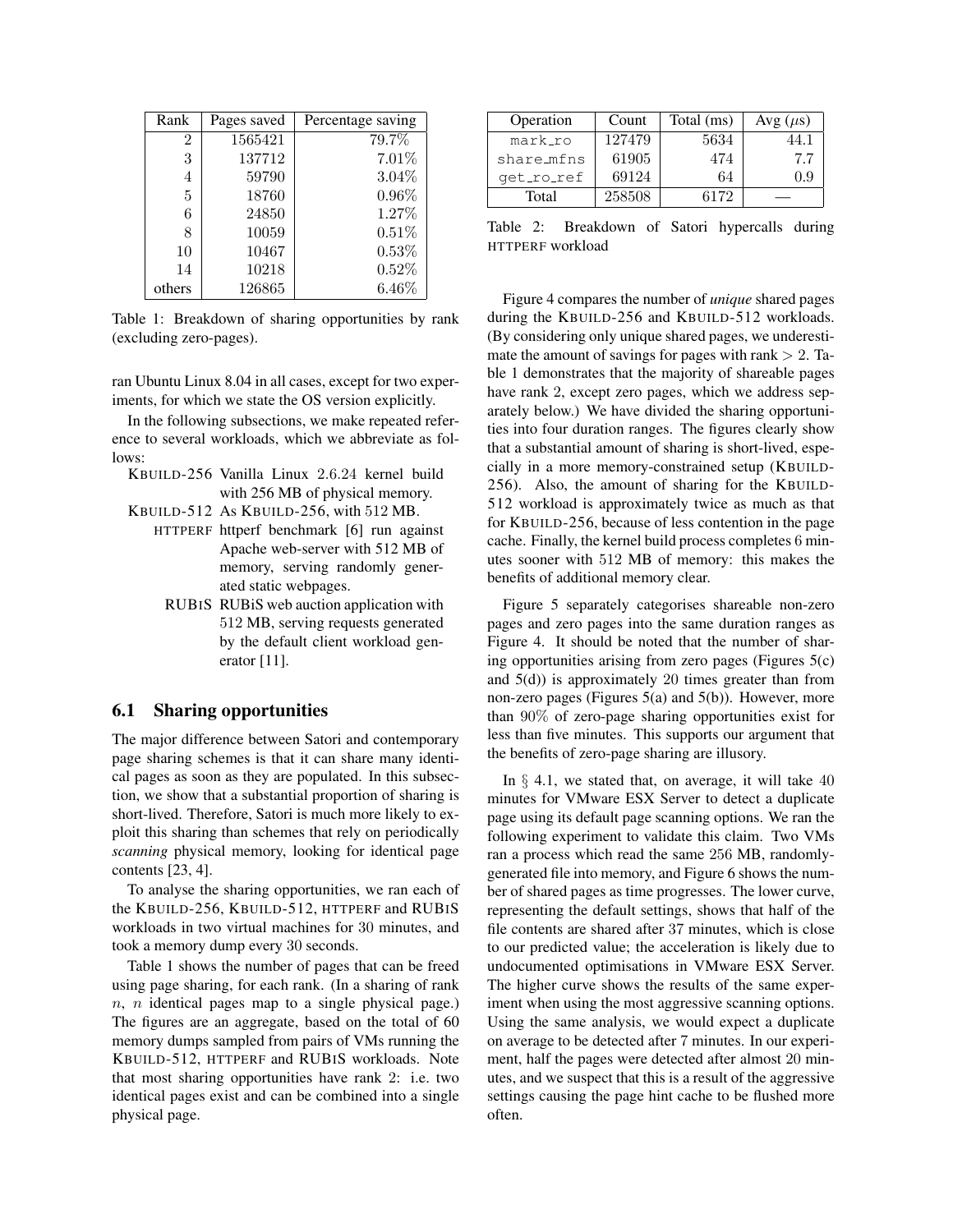

Figure 4: Sharing opportunities during the execution of workloads KBUILD-256 and KBUILD-512.



Figure 5: Duration of page sharing opportunities for kernel compilation workloads. (a) and (b) show non-zero pages, (c) and (d) zero pages. The exploded sectors show sharings left at the end of the experiment.

### 6.2 Satori effectiveness

In the next set of experiments, we measured the amount of sharing that Satori achieved using sharing-aware block devices. We also examined how the surplus memory was distributed between individual virtual machines.

The first experiment used two pairs of virtual machines. Two VMs each ran the HTTPERF-256 workload, i.e. the HTTPERF workload with 256 MB of memory (rather than 512 MB). Because the aggregate amount of memory was insufficient to cache the entire data set in memory, the number of shareable pages varied as data was loaded into and evicted from each VM's page cache. The other two VMs each ran the KBUILD-512 workload; however they used Debian Linux rather than Ubuntu.

Figure 7 shows that the sharing entitlements for the VMs running KBUILD-512 are unaffected by the highly variable amount of sharing between the two HTTPERF workloads. Also, because we used different OSes for each pair of VMs, the sharing entitlements achieved before the workloads started (5 to 6 minutes after the measurements began) differ by about 30%.

Next, we ran two instances of a workload in separate

VMs for 30 minutes, and repeated the experiment for the KBUILD-256, KBUILD-512, HTTPERF and RUBIS workloads. We ran these experiments under Satori and measured the number of shared pages, and compared these to memory dumps using the same methodology as described in § 6.1.

Figure 8 summarises the amount of sharing that Satori achieves for each workload. Satori performs best with the HTTPERF workload, shown in Figure 8(c). In this case, it achieves 94% of the total sharing opportunities, which is to be expected since HTTPERF involves serving a large volume of static content over HTTP, and the majority of the data is read straight from disk. The RU-BIS workload performs similarly, with Satori achieving 91% of the total. The kernel compilation workloads, KBUILD-256 and KBUILD-512, perform less well. KBUILD-512 achieves about 50% of the total sharing opportunities until the very end of the build, when the kernel image is assembled from individual object files. KBUILD-256 is more memory-constrained, which forces the OS to flush dirty (non-shareable) caches.

Finally, we ran two experiments which evaluated Satori in a more heterogeneous environment. In the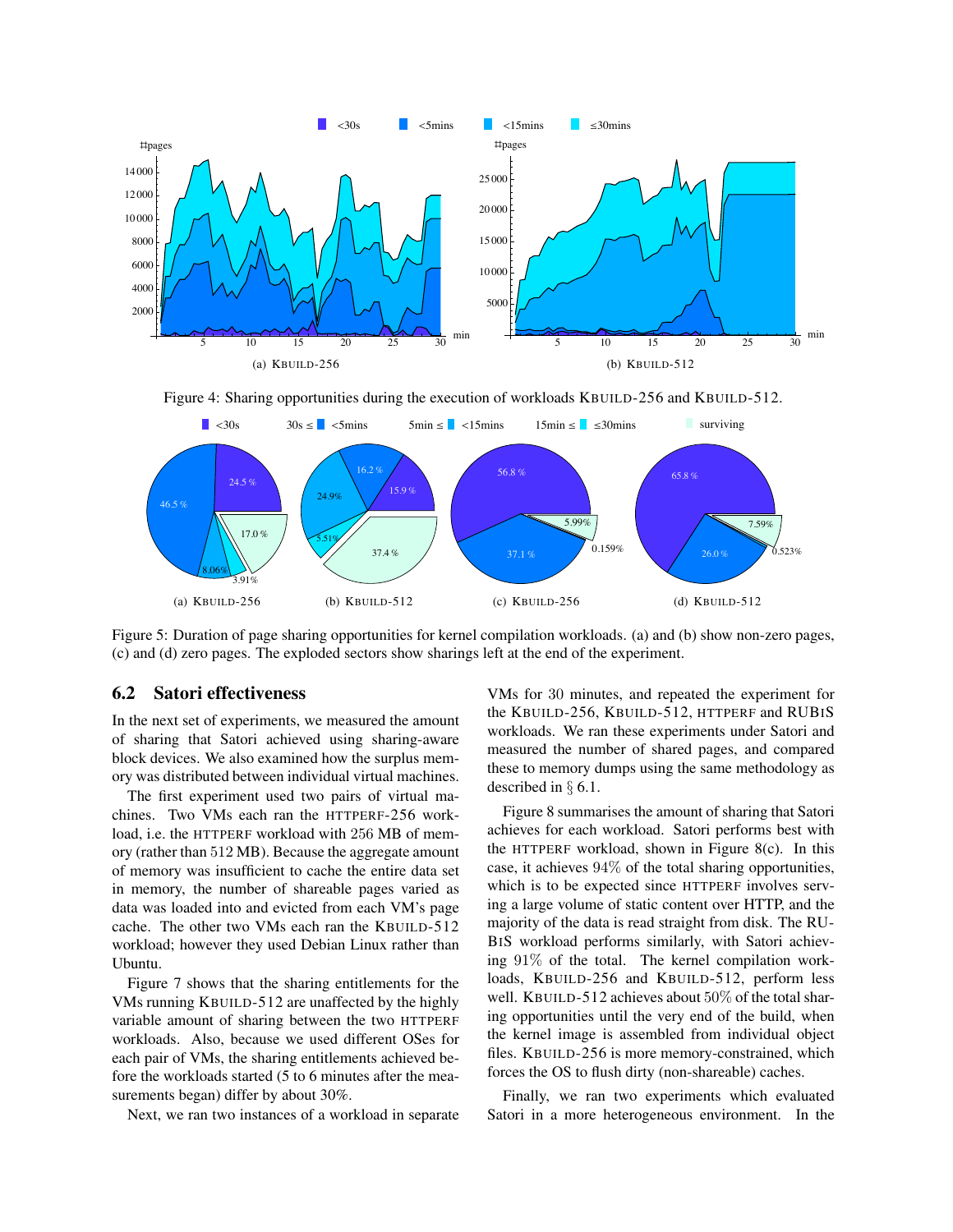

Figure 6: Sharing as time progresses for default and aggressive scanning settings in VMware ESX Server.



Figure 7: Sharing entitlements for two KBUILD-512 and two HTTPERF-256 workloads executing simultaneously.

first experiment, two VMs running the same version of Ubuntu Linux performed the HTTPERF and RUBIS workloads. In this setup Satori was able to exploit over 70% of the total sharing opportunities. (The remaining 30% was mostly due to the identical kernel images, which the current version of Satori does not detect.). In the second experiment, we used the same workloads with different guest OSs (Ubuntu and Debian respectively). In this setup, 11 MB of sharing was theoretically possible, and only because the two distributions use an identical kernel. In this case, Satori could only achieve approximately 1 MB of savings (9% of the total).

Although Satori achieves varying results in terms of memory savings, recall that these results come solely from using our enlightened block device. These results show that we can exploit up to  $94\%$  (for HTTPERF) of the total sharing opportunities through this method alone. The alternative approach, which involves scanning memory, incurs a constant overhead at run-time, and must be rate-limited to prevent performance degradation [21]. The Difference Engine exhibits an overhead of up to 7% on some macrobenchmarks, though this includes the overhead of page compression and sub-pagelevel patching [4]. Satori provides a flexible interface for adding other sharing policies: we are developing a tool that systemically identifies the source(s) of other sharing opportunities. We hope that this will lead to additional enlightenments that improve Satori's coverage.

In  $\S$  4.3, we described an attack on memory sharing that allows a VM to identify sensitive data in another guest. On VMware ESX Server, we were able to determine the precise version of sshd running in another guest, by loading a page from each of 50 common distribution-supplied sshd binaries into memory, and periodically measuring the write latency to these pages. (On our hardware, we observed a 28-times increase for the matching page.) In Satori, we were able to protect the entire sshd address space, and, as a result, this attack failed.

#### $6.3$ Performance impact

We initially stated that memory sharing is desirable because it can improve the overall performance of VMs running on the same physical machine. In this subsection, we investigate the performance characteristics of Satori under various workloads. First, we measure *negative* impact: Satori introduces new operations for sharing memory, and these incur a measurable cost. We measure the cost of each sharing-related hypercall, and the overall effect on disk I/O. However, we then show that, for realistic macrobenchmarks, the overhead is insignificant, and the additional memory can improve overall performance.

To measure the cost of individual sharing-related operations, we instrumented the Xen hypervisor to record the number and duration of each hypercall. Table 2 shows the results for a 30-minute HTTPERF workload. The first thing to note is that Satori-related operations account for less than 6.2 seconds of the 30-minute benchmark. Of the individual operations,  $mark\_ro$  is the most expensive, as it must occasionally perform a bruteforce search of the shadow page tables for all mappings of the page to be marked read-only. We could optimise performance in this case by making the guest VM exchange back-reference information with the hypervisor, but the overall improvement would be negligible.

Satori detects sharing by monitoring block-device reads, and therefore the majority of its overhead is felt when reading data from disk. In order to measure this overhead, and stress-test our implementation, we ran the Bonnie filesystem benchmark in a guest VM against a sharing-aware block device. Table 3 shows a breakdown of read bandwidths. We ran the benchmark in four configurations, and repeated each experiment five times. In the baseline configuration, we disabled all Satori mechanisms. In successive configurations, we enabled content hashing, IPC with spcctrl, and finally hash lookup,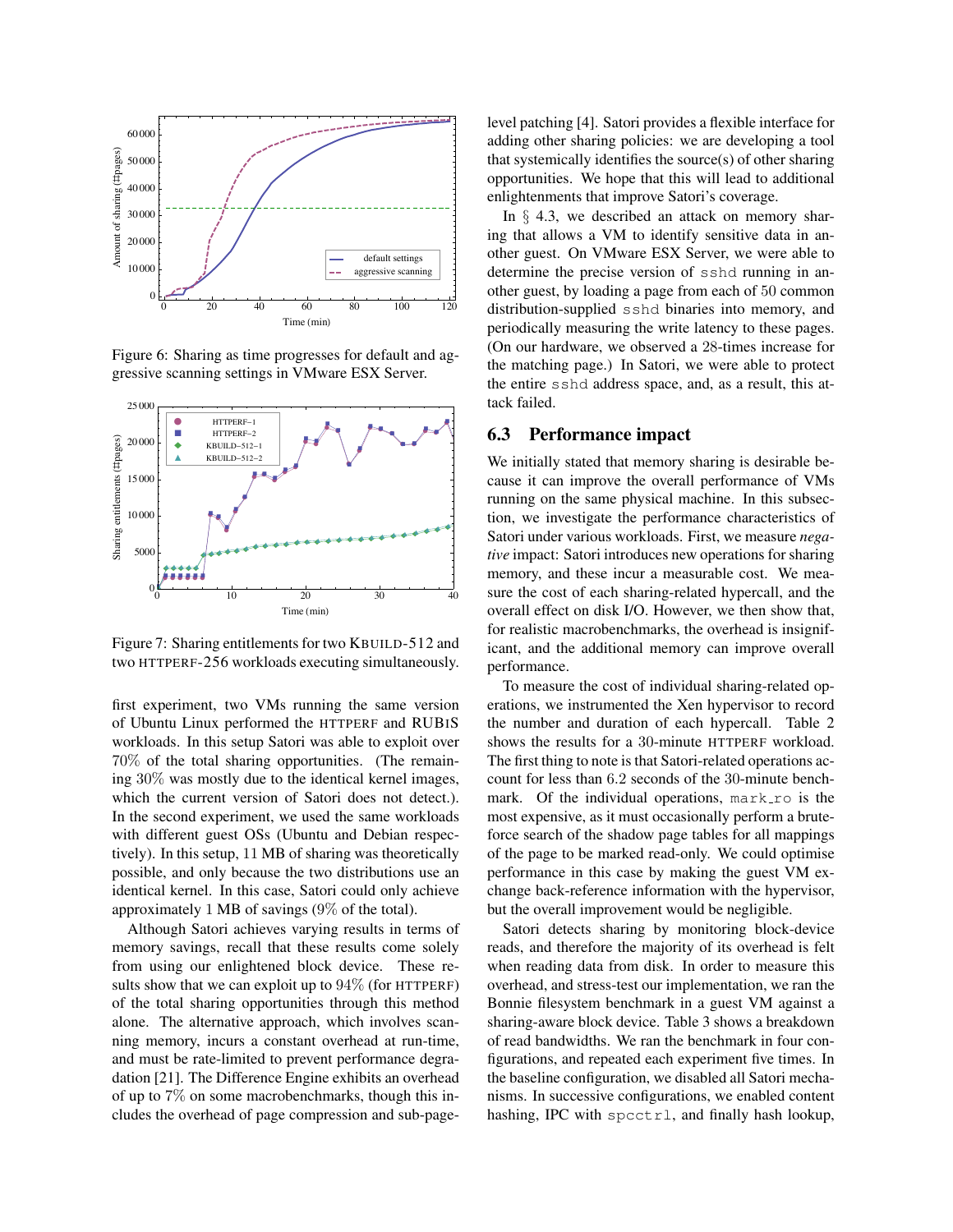

Figure 8: Amount of sharing achieved by Satori for each of the four main workloads (no zero-pages)

in order to isolate the performance impact of each function. Table 3 reports bandwidth figures for reads using getc(), and "intelligent reads", which use a block size of 16384 bytes.

The first thing to note is that Bonnie performs *sequential* reads on a 512 MB file, so the effect of any computation on the I/O path is amplified. (The impact of Satori on random reads is negligible.) Therefore, the 34.8% overhead for chunked reads with Satori fully enabled is a worst-case figure, and is to be expected. With a realistic workload, the I/O cost is likely to dominate. Nevertheless, it is instructive to consider the individual overheads:

- The overhead involved in hashing is relatively constant and less than 0.4%.
- IPC with the spcctrl process is costly. The present implementation uses UNIX pipes to communicate with spcctrl, which involves two additional context switches per read request. We plan to redesign this component to store the hashtable in a shared memory segment.
- The relative overhead of fully-enabled Satori is worse in the chunked read case, because less time is being wasted in making repeated system calls in the guest VM.

While we are continuing to improve Satori's performance, and eliminate these bottlenecks, we have only encountered the above issues when running Bonnie. For example, we ran a stripped-down kernel compilation in a single VM, which took an average of 780 seconds with Satori disabled, and 779 seconds with Satori fully enabled. Since the standard deviation over five runs was 27 seconds, it is clear that the overhead is statistically insignificant. In this experiment, the workload ran in isolation, and there were no benefits from sharing. As we will see next, the advantage of having additional memory can improve performance for many workloads.

We first ran an experiment to illustrate the benefit of memory sharing between VMs that share a copy-onwrite disk. We ran a workload that read the contents of a copy-on-write disk into memory in a pseudorandom order. Five seconds later (while the first read was ongoing), we started the same workload, reading from the same disk in the same sequence, in another VM. Figure 9 shows the progress that both VMs achieved as a proportional gradient. VM1 reads at a consistent rate of 4.96 MB/s. When the workload commences in VM2, its initial rate is 111 MB/s, as the data that it reads can be provided by sharing memory with the page cache in VM1. After 0.22 seconds, VM2 has read all of the data held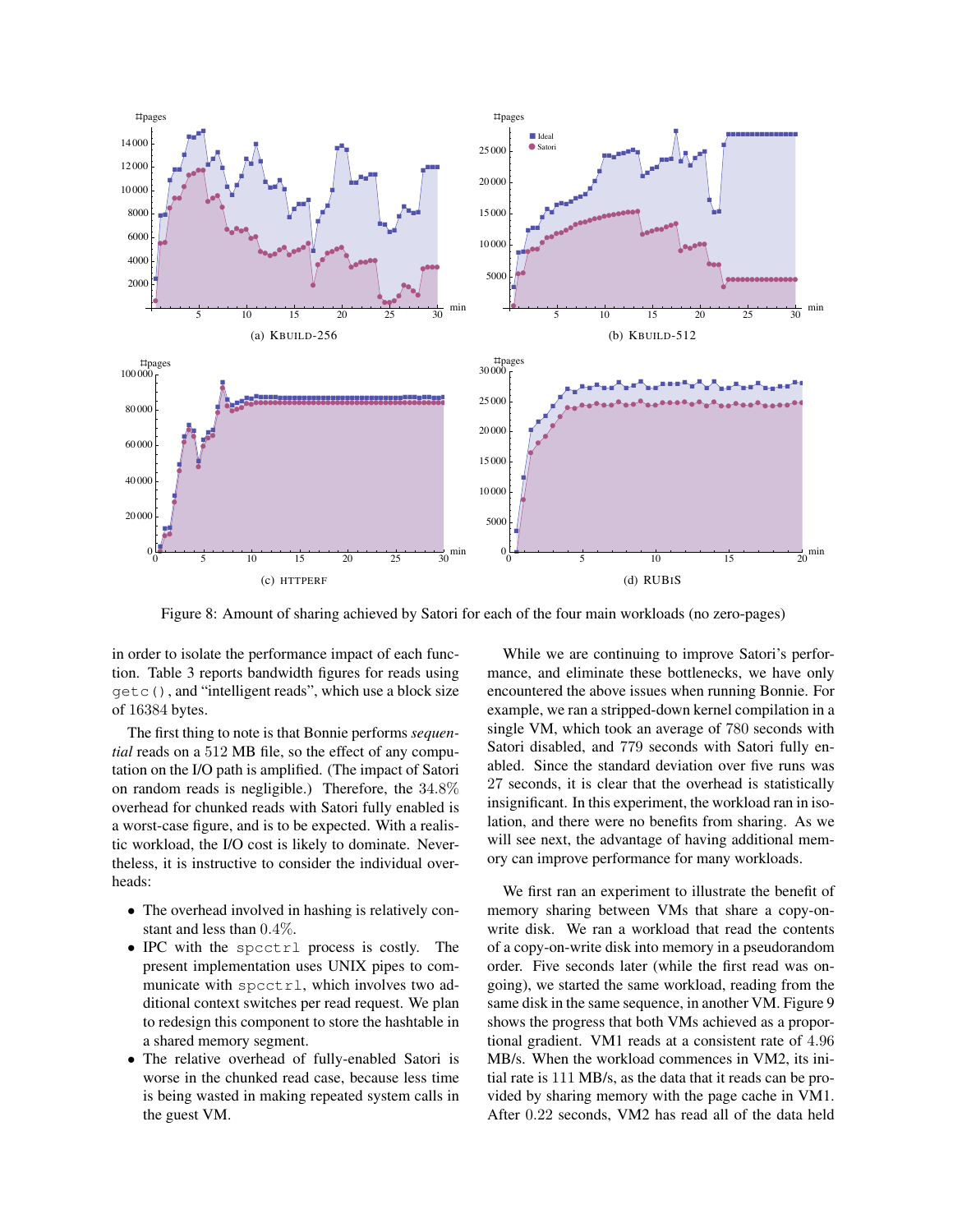|                 | Read bandwidth (MB/s) |      |      |                    |      |      |      |          |
|-----------------|-----------------------|------|------|--------------------|------|------|------|----------|
| Mode            | qetc()                |      |      | "Intelligent read" |      |      |      |          |
|                 | Min                   | Max  | Avg  | Overhead           | Min  | Max  | Avg  | Overhead |
| No sharing      | 26.9                  | 28.2 | 27.6 |                    | 47.1 | 47.4 | 47.4 |          |
| Hashing only    | 26.1                  | 28.4 | 27.5 | $0.4\%$            | 47.1 | 47.4 | 47.3 | $0.2\%$  |
| $Hashing + IPC$ | 22.7                  | 23.8 | 23.2 | 15.9%              | 31.8 | 33.0 | 32.4 | 31.6%    |
| Sharing enabled | 23.2                  | 24.9 | 24.2 | 12.9%              | 30.7 | 31.1 | 30.9 | 34.8%    |

Table 3: Results of the Bonnie filesystem benchmark on Satori



Figure 9: Copy-on-write disk read rates



Figure 10: Aggregate HTTPERF response rates for the two VMs running on Satori, VMware, and VMware with VMware Tools

by VM1, and the two VMs become mutually synchronised, at the original rate, which is limited by the disk access time. Although this example is artificial, it shows Satori's effectiveness at exploiting page cache sharing for copy-on-write disks. Many recent cloud computing systems, such as Amazon's EC2 [17], encourage the use of standard *machine image* files, which are natural candidates for a copy-on-write implementation. Satori would be particularly effective in this case.

Finally, we ran the HTTPERF workload in two VMs as a macrobenchmark, to discover how well Satori exploits the extra memory that is made available through sharing. We compare Satori to VMware ESX Server—the leading commercial hypervisor—which uses the techniques described by Waldspurger to achieve page sharing and memory overcommitment [23].

Figure 10 shows how the aggregate HTTPERF response rate changes over time for Satori and VMware (with and without VMware Tools). The performance of Satori can be divided into two phases. First, it achieves approximately 30 responses per second while the cache is being loaded, which takes approximately 85 seconds. The response rate then jumps to between 170 and 200 responses per second as all subsequent requests can be satisfied from caches. In order to maintain these response rates, the VMs use their sharing entitlements to increase their page cache sizes. The physical memory available to each VM grows to over 770 MB over the first 120 seconds of the experiment.

The results for VMware are interesting. We note first that it was necessary to install the VMware Tools (which include a balloon driver) in order to achieve performance that was comparable to Satori. Without the VMware Tools, the VMM begins paging after approximately 15 seconds, and throughput drops almost to zero. Once host paging starts, the throughput only recovers occasionally, and never to more than 5 responses per second. With the VMware Tools installed, we observed that balloon permanently limited each VMs physical memory allocation to 500 MB. Therefore, the VMs were able to make progress without host paging, but the data set did not fit in the cache, and the response rate remained at around 40 responses per second. VMware was unable to establish sufficient sharing because the lifetime of a page in either page cache was usually too short for the memory scanner to find it.

# 7 Conclusions

We described Satori, which employs enlightenments to improve the effectiveness and efficiency of page sharing in virtualised environments. We have identified several cases where the traditional page sharing approach (i.e. periodic memory scanning) does not discover or exploit opportunities for sharing. We have shown that, by using information from the guest VMs, and making small modifications to the operating systems, it is possible to discover a large fraction of the sharing opportunities with insignificant overhead.

Our implementation has concentrated on sharingaware block devices. In the future we intend to add other